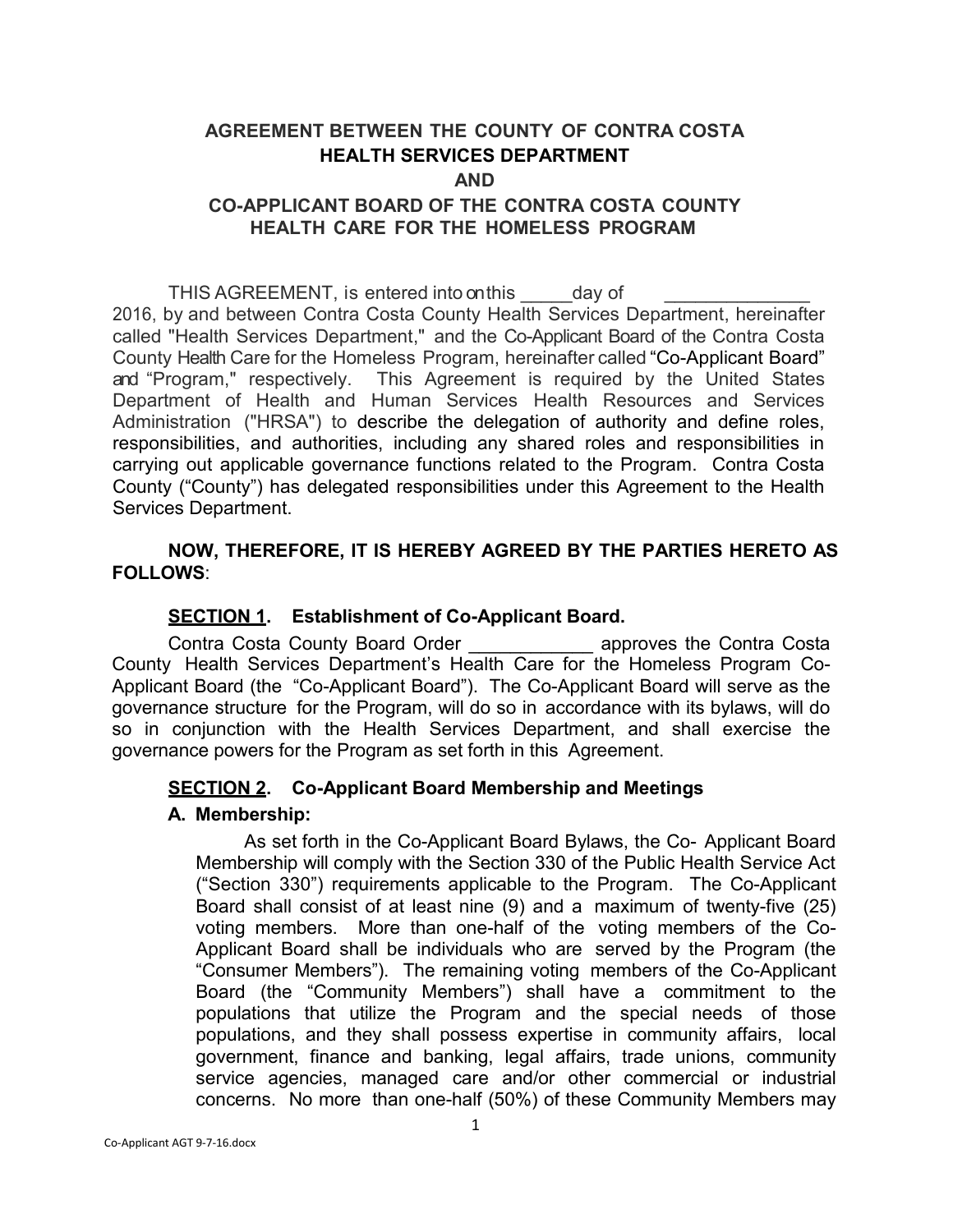derive more than ten percent (10%) of their annual income from the health care industry.

No voting member of the Co-Applicant Board shall be an employee of or an immediate family member of an employee of the Health Services Department, with "immediate family member" referring to being a parent, spouse, domestic partner, sibling, or child (biological, adopted, step-, or half- ); however, a member of the Co-Applicant Board may be an employee of the County. No members shall have a personal financial interest which would constitute a conflict of interest.

The Program Director shall be a County employee and shall be a nonvoting *ex officio* member of the Co-Applicant Board. In addition, the Health Services Department may designate additional non-voting *ex officio*  members of the Co-Applicant Board.

- **B. Meetings:** The Co-Applicant Board shall meet monthly at a location provided for or arranged by the Health Services Department. All meetings of the Co-Applicant Board, including, without limitation, regular, special, and adjourned meetings, shall be called, publicly noticed, held, and conducted in accordance with the provisions of the Ralph M. Brown Act (commencing with Section 54950 of the California Government Code), as amended. Minutes of each meeting shall be kept and digitally stored by the Program.
- **C. Quorum:** A quorum is necessary to conduct business and make recommendations. A quorum shall be constituted by the presence of a majority of the voting members of the Co-Applicant Board then in existence. A majority vote of those voting Co-Applicant Board members present is required to take any action and each voting member shall be entitled to one vote.

# **SECTION 3: Co-Applicant's Board's Roles and Responsibilities**

The Co-Applicant Board shall exercise all programmatic and policy-setting authority for the Program except as set forth in Section 4. Responsibilities shall specifically include:

- A. Making decisions regarding the selection and continued leadership of the Program Director and providing input to the Health Services Department regarding evaluation of the Program Director, however the Co-Applicant Board does not have authority to hire or fire any County employee and County employment must still meet all County requirements.
- B. Evaluating Program activities, including services utilization patterns, productivity of the Program, patient satisfaction, achievement of project objectives, and the process for hearing and resolving patient grievances;
- C. Providing input to the Health Services Department on the fee schedule for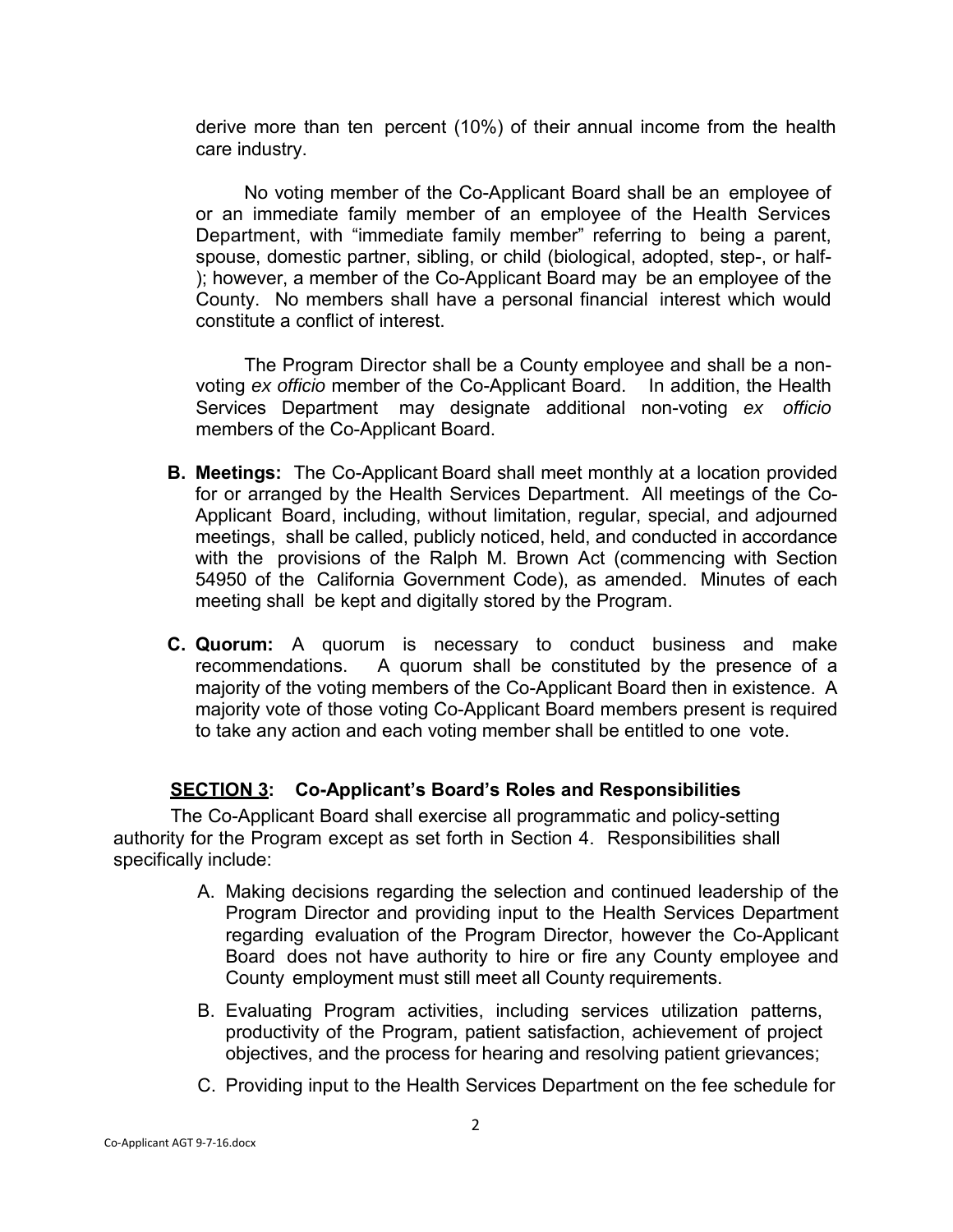services rendered to the Program's target populations and determining the policy for discounting charges (*i.e.*, a sliding fee scale) for the Program's target populations based on the client's ability to pay for said services, and establishing billing and collection policies for the Program;

- D. Working with the Program and the Health Services Department to ensure that the Program is operated pursuant to all applicable program requirements and grant conditions, related federal statutes, rules, and regulations, and other Federal, State, and local laws and regulations;
- E. Reviewing and setting the scope and availability of services to be delivered by and the location and hours of operation of the Program;
- F. Reviewing and setting financial priorities of the Program, reviewing and setting the Program budget covering all Program services, with reimbursement for costs incurred, and reviewing and accepting any appropriations made available by the County Board of Supervisors;
- G. Setting general policies necessary and proper for the efficient and effective operation of the Program;
- H. Evaluating the effectiveness of the Program in making services accessible to the Program's target population;
- I. Setting and reviewing separate policies and procedures for hearing and resolving grievances relating to the Program;
- J. Setting and reviewing separate policies and procedures for ensuring quality of care under the Program, including any quality audit procedures;
- K. Approving grant applications and other documents necessary to establish and maintain the Program, including being identified as a coapplicant in relation to future grant applications;
- L. Requesting, being apprised of, and reviewing financial reports and audits relating to the Program;
- M. Making the Co-Applicant Board's records available for inspection at all reasonable times as required by law;
- N. Filling vacancies, selecting voting members by majority vote, and removing voting members as permitted by the Bylaws;
- O. Engaging in long-term strategic planning, including regular updating of the Program's mission, goals and plans;
- P. Adopt the fee schedule for services rendered to the Program's target populations and approve the policy for discounting charges (*i.e.*, a sliding fee scale) for the Program's target populations based on the client's ability to pay for said services;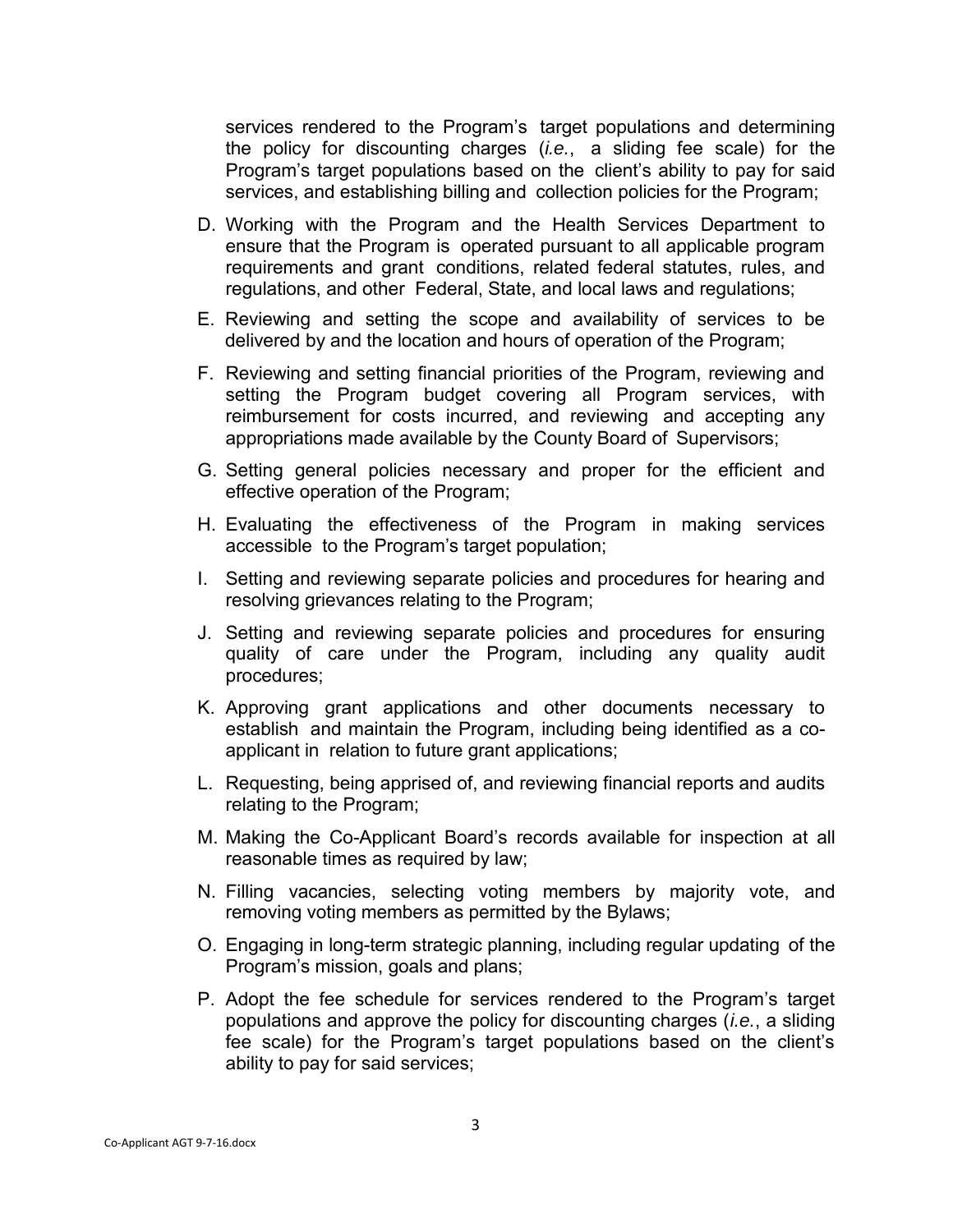Q. Providing bi-annual reports to the Health Services Department providing updates on the Program.

### **SECTION 4. Grantee's Roles and Responsibilities**

The County Board of Supervisors and the Health Services Department, as appropriate shall provide certain governance responsibilities and authorities with respect to the Program.

The County Board of Supervisors shall maintain the sole authority to set general policy on fiscal and personnel matters pertaining to all County facilities and programs, including but not limited to policies related to financial management practices, non-Program charging and rate setting, labor relations, and conditions of employment. The Co-Applicant Board may not adopt any policy or practice, or take any action, which is inconsistent with or which alters the scope of any policy set by the Board of Supervisors on fiscal or personnel issues or which asserts control over any non-Program funds.

Specific responsibilities of the Health Services Department as appropriate shall include:

- A. Developing, adopting and periodically updating policies for financial management practices including policies and procedures to ensure sound financial management of the Program, and procurement policies and standards.
- B. Providing for an annual financial audit.
- C. Preparing monthly financial and operational reports for the Program and any other reports reasonable requested by the Co-Applicant Board to enable the Co-Applicant Board to fulfill its responsibilities for the Program.
- D. Providing input and recommendations related to other financial policies including charge schedules, sliding fee discounts and billing and collection policies.
- E. Establishing and periodically updating personnel policies and procedures applicable to Program employees.
- F. Disbursing Section 330 grant funds in accordance with the Federally approved budget. The parties understand and agree that the Section 330 grant funds shall be used solely for the purposes allowed by the grant. Any Section 330 grant funds remaining after the end of the fiscal year shall be disbursed at the direction of the granting authority.

### **Section 5: Shared Responsibilities**

The Health Services Department and the Co-Applicant Board ("Parties") will collaborate and coordinate as needed to ensure successful implementation of the Program.

The Chair of the Co-Applicant Board or the Program Director on behalf of the Chair and the Director of the Health Services Department or designee shall coordinate the Parties' efforts to meet their respective obligations under this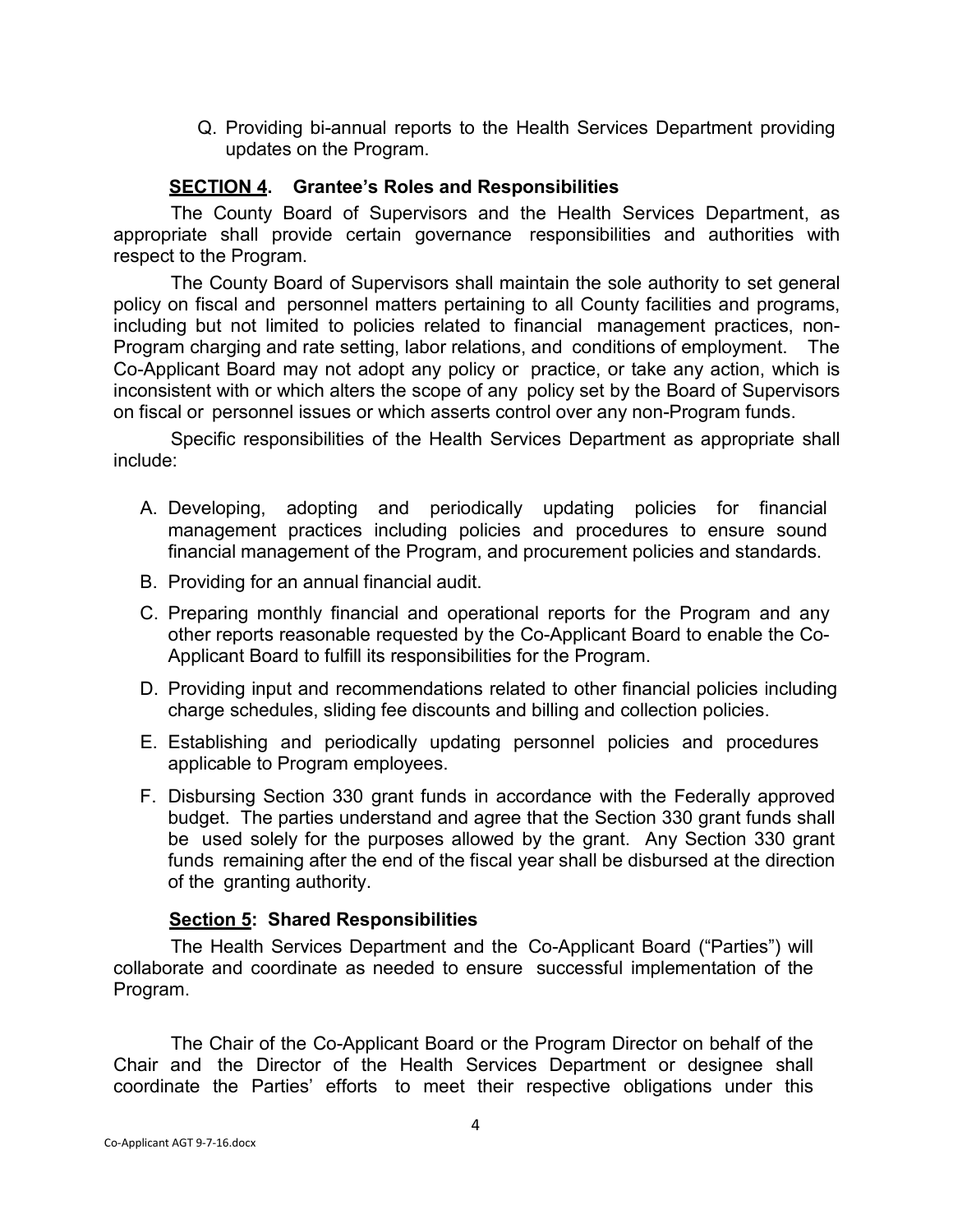agreement and shall cooperate to communicate and resolve any issues between the Parties. Each of the aforementioned individuals will be reasonably accessible and available for consultation regarding operations of the program.

Shared responsibilities include:

A. Selecting, evaluating and dismissing the Program Director as follows:

A.1. Selection/Hiring: The Program Director will be recruited according to County policies and procedures and selected by the Co-Applicant Board. All candidates will be initially screened by the Health Services Department for conformance with minimum qualifications specified in the job announcement. The Parties will form a joint search committee which shall conduct initial interviews of acceptable candidates and present a slate of 3-5 candidates to the Health Services Department for determination of eligibility based on County criteria. At least 3 final candidates who meet County criteria will be presented to the Co-Applicant Board, which will make the final selection. If not already a County employee, the candidate selected by the Co-Applicant Board will be hired by the County.

A.2. Annual evaluation: It shall be the Co-Applicant Board's responsibility to evaluate and provide feedback to the Program Director on his/her performance related to the Program. .

A.3. Removal/dismissal: The Co-Applicant Board has authority to remove the Program Director from his/her Program responsibilities but has no authority to terminate County employment. The Co-Applicant Board will establish objective criteria for guiding any recommendation to dismiss the Program Director. Any recommendation to dismiss the Program Director, whether emanating from the Co-Applicant Board or the Health Services Department, will require a documented determination by the Co-Applicant Board based on the established criteria. If the Co-Applicant Board decides to dismiss the Program Director, the Health Services Department will remove the Program Director from his/her position in the Program and the recruitment process described in Section 5.A.1 will commence..

A.4. Selection: The Health Services Department shall initially select an acting Program Director, who will fulfill the duties of Program Director until such time as the Co-Applicant Board selects a Program Director.

- B. Developing long range and operational plans for the Program. Health Services Department staff may participate in the planning process. The Co-Applicant Board will approve all long range, strategic and operational plans.
- C. Reviewing the scope and availability of services to be delivered, including selecting services beyond those required in law to be provided, and determining the location and hours of operation of the Program;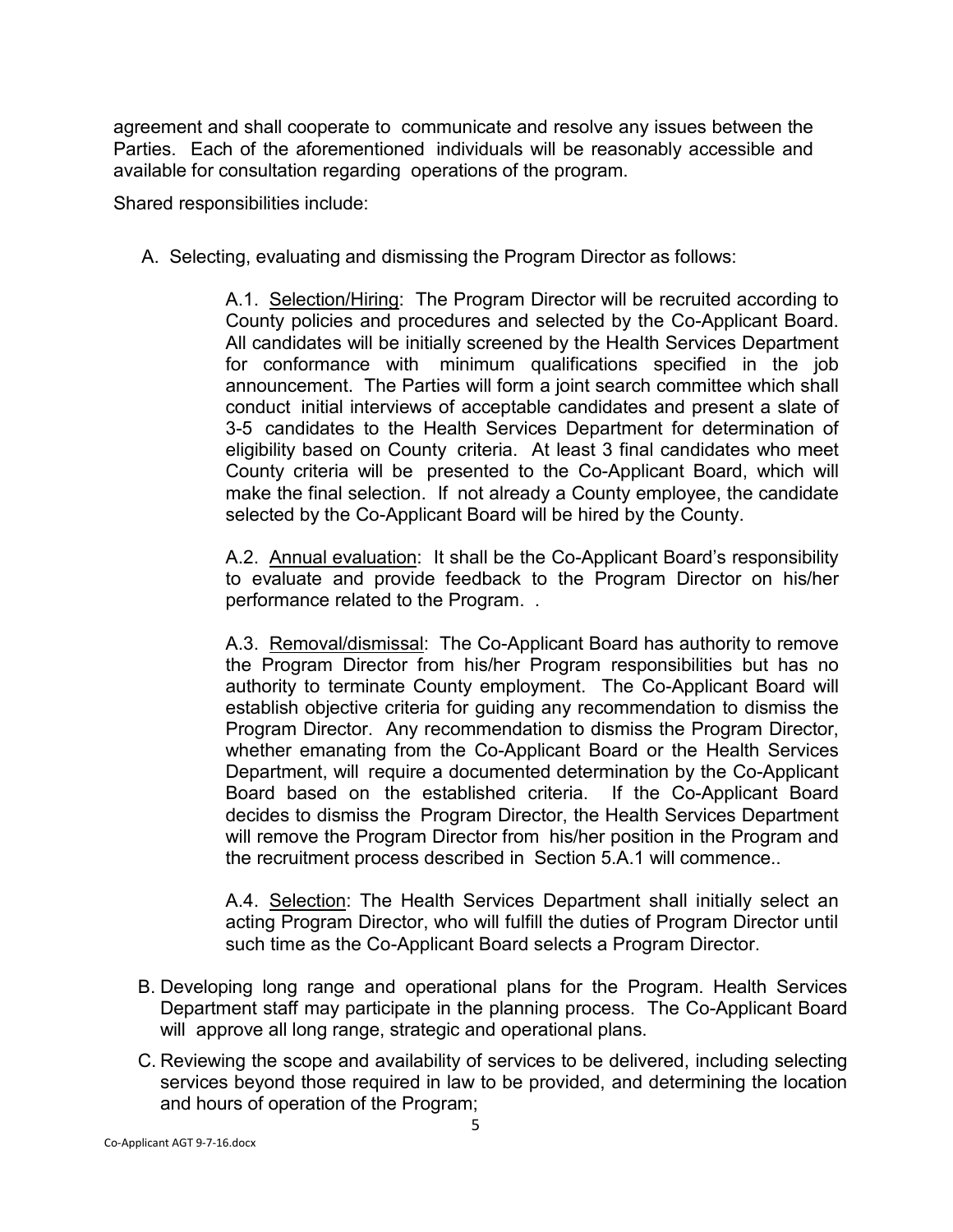- D. Developing the Program's annual operating and capital budgets. All Program budgets will be approved by the Co-Applicant Board and forwarded to the Health Services Department for approval. The Health Services Department may not unilaterally revise the budgets approved by the Co-Applicant Board without approval by the Co-Applicant Board.
- E. Implementing the Program's policies and procedures for ensuring quality of care under the Program. The Co-Applicant Board will approve the Program's Quality Improvement ("QI") plan and procedures. Health Services Department staff will assist in implementing the plan including conducting QI audits, collecting and reporting QI data to the Co-Applicant Board and preparing required data for submission to HRSA.
- F. Assuring that the Program is operated pursuant to all applicable program requirements and grant conditions, related federal statutes, rules, and regulations, and other Federal, State, and local laws and regulations.

### **SECTION 6: County Support of Co-Applicant Board.**

In addition to providing the location for regularly-scheduling meetings of the Co-Applicant Board, the Health Services Department is permitted but not required to provide incidental support for the Program, such as personnel and equipment for taking minutes of meetings, noticing meetings of the Co-Applicant Board, and maintaining archives of Co-Applicant Board documents as required by law. To the extent that County employees otherwise provide operational support for aspects of the Program or the Co-Applicant Board in the usual course of their employment, such support is permitted but not required to be provided by the County. The County undertakes no obligation to provide financial or other support for the Program or the Co-Applicant Board.

#### **SECTION 7. Modification or Termination of the Co-Applicant Agreement.**

Notwithstanding any other provision in this Agreement to the contrary, if the Program no longer receives funding under Section 330 of the Public Health Services Act or any successor to or substitute Act(s), this Agreement shall terminate. Modifications, amendments or waivers of any provision of this Agreement may be made only by written mutual consent of the parties, signed by their duly authorized representatives.

Any party may terminate this Agreement upon sixty (60) days written notice to the other parties. A copy of any notice of termination shall be provided to HRSA as the granting authority.

#### **SECTION 8. Bylaws.**

The Bylaws attached to Contra Costa Board Order No. The Bylaws attached to Contra Costa Board Order No. constitute the initial Bylaws of the Co-Applicant Board, which may be modified thereafter pursuant to the terms of the Bylaws.